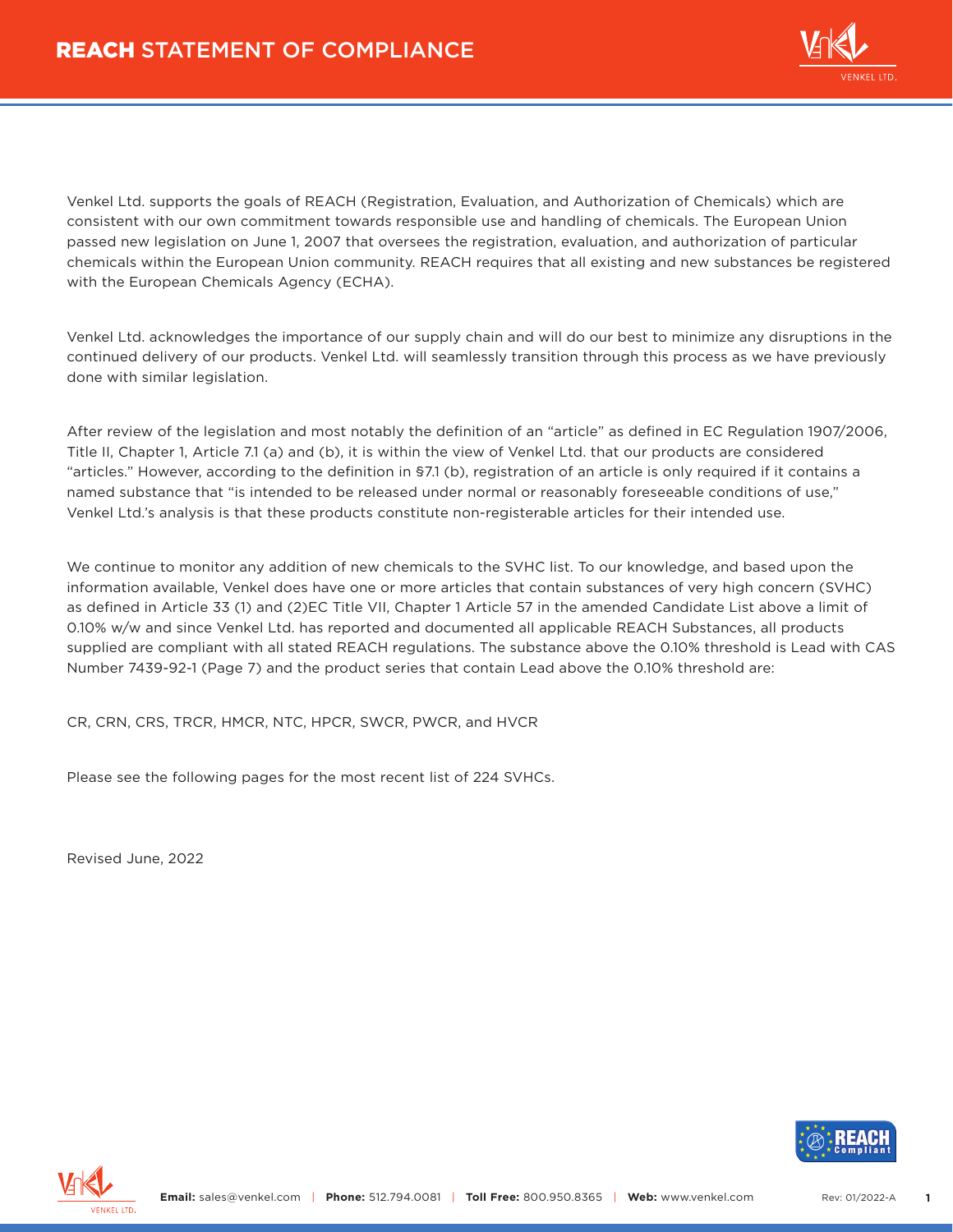

| <b>SUBSTANCE NAME</b>                                                                                                                                                                                                                                                                                                                                                              | <b>CAS NUMBER</b>                                  |
|------------------------------------------------------------------------------------------------------------------------------------------------------------------------------------------------------------------------------------------------------------------------------------------------------------------------------------------------------------------------------------|----------------------------------------------------|
| Cadmium                                                                                                                                                                                                                                                                                                                                                                            | 7440-43-9                                          |
| Ammonium pentadecafluorooctanoate (APFO)                                                                                                                                                                                                                                                                                                                                           | 3825-26-1                                          |
| Pentadecafluorooctanoic acid (PFOA)                                                                                                                                                                                                                                                                                                                                                | 335-67-1                                           |
| Dipentyl phthalate (DPP)                                                                                                                                                                                                                                                                                                                                                           | 131-18-0                                           |
| 4-Nonylphenol, branched and linear, ethoxylated [substances with a linear and/or branched alkyl chain<br>with a carbon number of 9 covalently bound in position 4 to phenol, ethoxylated covering UVCB- and<br>well-defined substances, polymers and homologues, which include any of the individual isomers and/or<br>combinations thereof]                                       |                                                    |
| Cadmium oxide                                                                                                                                                                                                                                                                                                                                                                      | 1306-19-0                                          |
| Hexahydromethylphthalic anhydride [1], Hexahydro-4-methylphthalic anhydride [2], Hexahydro-1-methyl-<br>phthalic anhydride [3], Hexahydro-3-methylphthalic anhydride [4] [The individual isomers [2], [3] and<br>[4] (including their cis- and trans- stereo isomeric forms) and all possible combinations of the isomers<br>[1] are covered by this entry]                        | 25550-51<br>19438-60-9<br>48122-14-1<br>57110-29-9 |
| 6-methoxy-m-toluidine (p-cresidine)                                                                                                                                                                                                                                                                                                                                                | 120-71-8                                           |
| Cyclohexane-1,2-dicarboxylic anhydride [1], cis-cyclohexane-1,2-dicarboxylic anhydride [2],<br>trans-cyclohexane-1,2-dicarboxylic anhydride [3] <i>[The individual cis- [2] and trans- [3] isomer<br/>substances and all possible combinations of the cis- and trans-isomers [1] are covered by this entry]</i>                                                                    | $85 - 42 - 7$<br>13149-00-3<br>14166-21-3          |
| Pyrochlore, antimony lead yellow                                                                                                                                                                                                                                                                                                                                                   | 8012-00-8                                          |
| Henicosafluoroundecanoic acid                                                                                                                                                                                                                                                                                                                                                      | 2058-94-8                                          |
| 4-Aminoazobenzene                                                                                                                                                                                                                                                                                                                                                                  | 60-09-3                                            |
| Silicic acid, lead salt                                                                                                                                                                                                                                                                                                                                                            | 11120-22-2                                         |
| Lead titanium zirconium oxide                                                                                                                                                                                                                                                                                                                                                      | 12626-81-2                                         |
| Lead monoxide (lead oxide)                                                                                                                                                                                                                                                                                                                                                         | 1317-36-8                                          |
| o-Toluidine                                                                                                                                                                                                                                                                                                                                                                        | $95 - 53 - 4$                                      |
| 3-ethyl-2-methyl-2-(3-methylbutyl)-1,3-oxazolidine                                                                                                                                                                                                                                                                                                                                 | 143860-04-2                                        |
| Dibutyltin dichloride (DBTC)                                                                                                                                                                                                                                                                                                                                                       | 683-18-1                                           |
| Lead bis(tetrafluoroborate)                                                                                                                                                                                                                                                                                                                                                        | 13814-96-5                                         |
| Lead dinitrate                                                                                                                                                                                                                                                                                                                                                                     | 10099-74-8                                         |
| Silicic acid (H <sub>2</sub> Si <sub>2</sub> O <sub>5</sub> >b>, barium salt (1:1), lead-doped [with lead (Pb)<br>content above the applicable generic concentration limit for toxicity for reproduction Repr. 1A (CLP) or<br>category 1 (DSD); the substance is a member of the group entry of lead compounds, with index number<br>082-001-00-6 in regulation (EC) No 1272/2008] | 68784-75-8                                         |
| Trilead bis(carbonate)dihydroxide                                                                                                                                                                                                                                                                                                                                                  | 1319-46-6                                          |
| 4,4'-methylenedi-o-toluidine                                                                                                                                                                                                                                                                                                                                                       | 838-88-0                                           |
| Diethyl sulphate                                                                                                                                                                                                                                                                                                                                                                   | 64-67-5                                            |
| Dimethyl sulphate                                                                                                                                                                                                                                                                                                                                                                  | 77-78-1                                            |
| N,N-dimethylformamide                                                                                                                                                                                                                                                                                                                                                              | 68-12-2                                            |
| 4-(1,1,3,3-tetramethylbutyl)phenol, ethoxylated[covering well-defined substances and UVCB substances,<br>polymers and homologues]                                                                                                                                                                                                                                                  | $---$                                              |
| 4-Nonylphenol, branched and linear [substances with a linear and/or branched alkyl chain with a carbon<br>number of 9 covalently bound in position 4 to phenol, covering also UVCB- and well-defined substances<br>which include any of the individual isomers or a combination thereof]                                                                                           |                                                    |

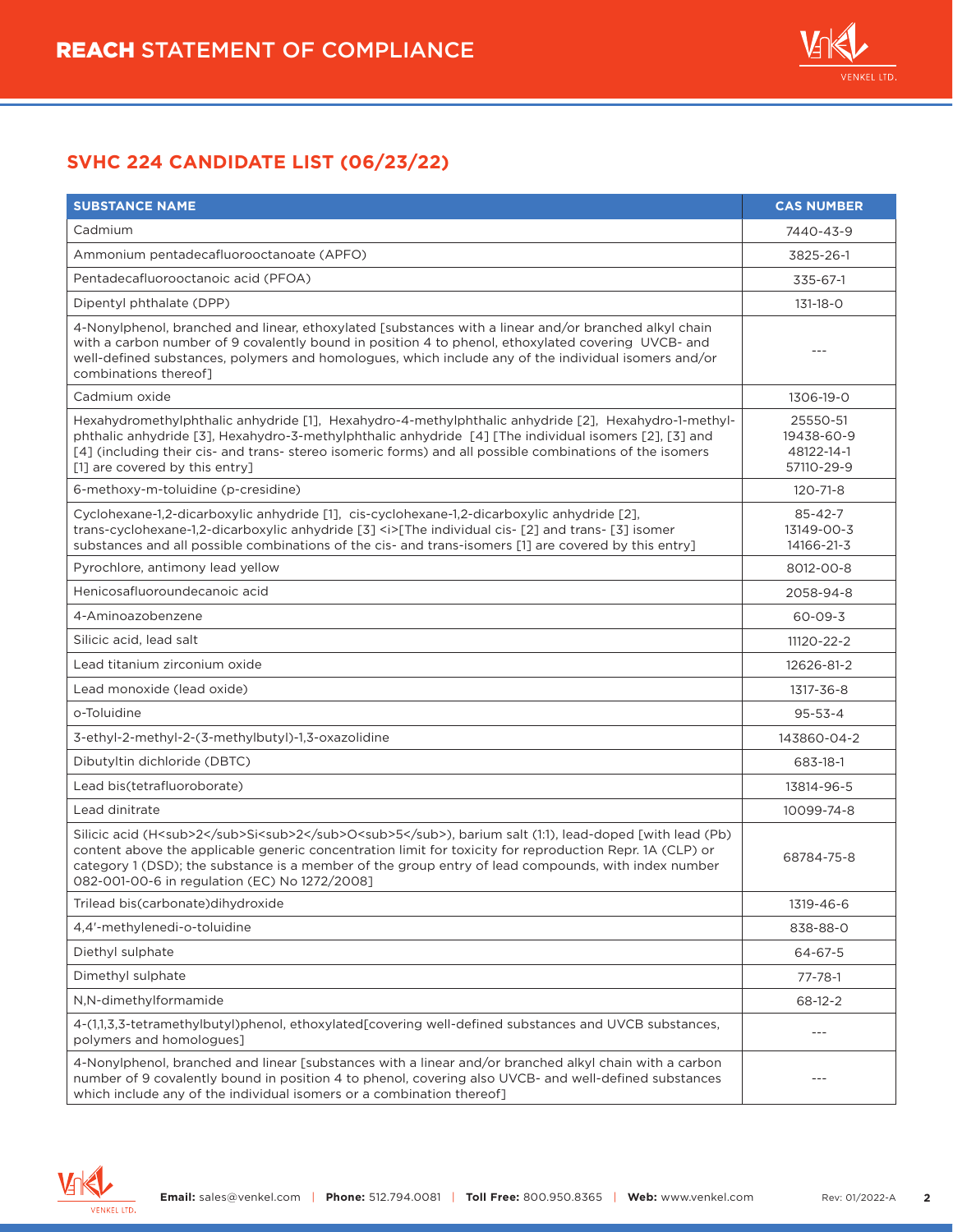

| <b>SUBSTANCE NAME</b>                                                                                                                                                                   | <b>CAS NUMBER</b> |
|-----------------------------------------------------------------------------------------------------------------------------------------------------------------------------------------|-------------------|
| Furan                                                                                                                                                                                   | $110 - 00 - 9$    |
| Lead oxide sulfate                                                                                                                                                                      | 12036-76-9        |
| Lead titanium trioxide                                                                                                                                                                  | 12060-00-3        |
| Bis(pentabromophenyl) ether (decabromodiphenyl ether; DecaBDE)                                                                                                                          | $1163 - 19 - 5$   |
| Dinoseb (6-sec-butyl-2,4-dinitrophenol)                                                                                                                                                 | 88-85-7           |
| 1,2-Diethoxyethane                                                                                                                                                                      | 629-14-1          |
| N-methylacetamide                                                                                                                                                                       | $79 - 16 - 3$     |
| Tetralead trioxide sulphate                                                                                                                                                             | 12202-17-4        |
| Acetic acid, lead salt, basic                                                                                                                                                           | 51404-69-4        |
| [Phthalato(2-)]dioxotrilead                                                                                                                                                             | 69011-06-9        |
| Tetraethyllead                                                                                                                                                                          | 78-00-2           |
| N-pentyl-isopentylphthalate                                                                                                                                                             | 776297-69-9       |
| Pentalead tetraoxide sulphate                                                                                                                                                           | 12065-90-6        |
| Heptacosafluorotetradecanoic acid                                                                                                                                                       | 376-06-7          |
| Tricosafluorododecanoic acid                                                                                                                                                            | 307-55-1          |
| 1-bromopropane (n-propyl bromide)                                                                                                                                                       | 106-94-5          |
| Dioxobis(stearato)trilead                                                                                                                                                               | 12578-12-0        |
| Pentacosafluorotridecanoic acid                                                                                                                                                         | 72629-94-8        |
| Methoxyacetic acid                                                                                                                                                                      | 625-45-6          |
| Methyloxirane (Propylene oxide)                                                                                                                                                         | 75-56-9           |
| Trilead dioxide phosphonate                                                                                                                                                             | 12141-20-7        |
| o-aminoazotoluene                                                                                                                                                                       | $97 - 56 - 3$     |
| 4-methyl-m-phenylenediamine (toluene-2,4-diamine)                                                                                                                                       | 95-80-7           |
| Diisopentylphthalate                                                                                                                                                                    | 605-50-5          |
| 1,2-Benzenedicarboxylic acid, dipentylester, branched and linear                                                                                                                        | 84777-06-0        |
| Biphenyl-4-ylamine                                                                                                                                                                      | $92 - 67 - 1$     |
| Fatty acids, C16-18, lead salts                                                                                                                                                         | 91031-62-8        |
| Orange lead (lead tetroxide)                                                                                                                                                            | 1314-41-6         |
| 4,4'-oxydianiline and its salts                                                                                                                                                         | 101-80-4          |
| Diazene-1,2-dicarboxamide (C,C'-azodi(formamide))                                                                                                                                       | $123 - 77 - 3$    |
| Sulfurous acid, lead salt, dibasic                                                                                                                                                      | 62229-08-7        |
| Lead cyanamidate                                                                                                                                                                        | 20837-86-9        |
| a,a-Bis[4-(dimethylamino)phenyl]-4 (phenylamino)naphthalene-1-methanol (C.I. Solvent Blue 4)<br>[with 0.1% of Michler's ketone (EC No. 202-027-5) or Michler's base (EC No. 202-959-2)] | 6786-83-0         |
| 1,3,5-tris[(2S and 2R)-2,3-epoxypropyl]-1,3,5-triazine-2,4,6-(1H,3H,5H)-trione (Î <sup>2</sup> -TGIC)                                                                                   | 59653-74-6        |
| N,N,N',N'-tetramethyl-4,4'-methylenedianiline (Michler's base)                                                                                                                          | $101 - 61 - 1$    |
| Diboron trioxide                                                                                                                                                                        | 1303-86-2         |

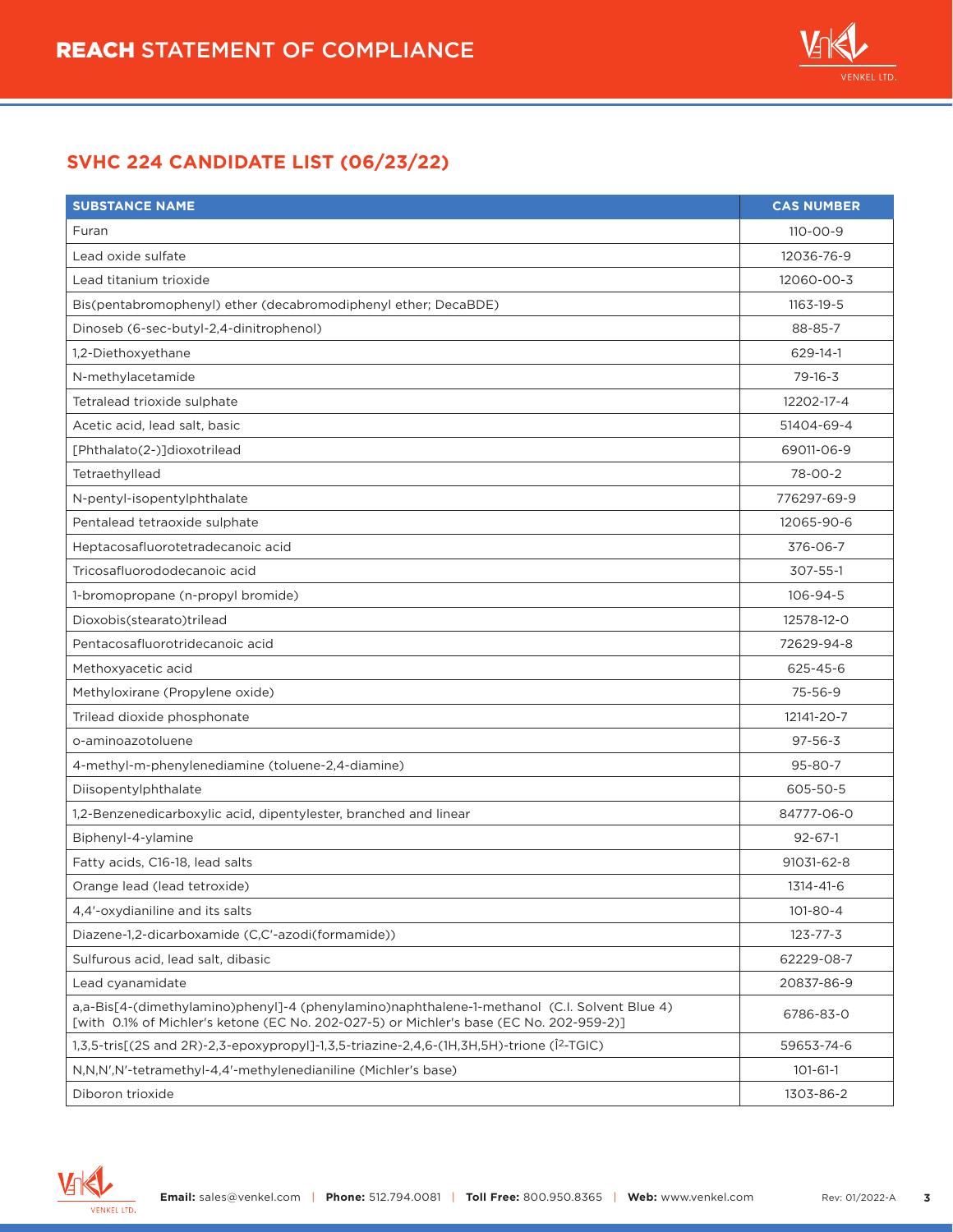

| <b>SUBSTANCE NAME</b>                                                                                                                                                                                                                                                                                                                                                                                                                                                                                                                                                                                                                                                                                                                          | <b>CAS NUMBER</b> |
|------------------------------------------------------------------------------------------------------------------------------------------------------------------------------------------------------------------------------------------------------------------------------------------------------------------------------------------------------------------------------------------------------------------------------------------------------------------------------------------------------------------------------------------------------------------------------------------------------------------------------------------------------------------------------------------------------------------------------------------------|-------------------|
| 1,2-bis(2-methoxyethoxy)ethane (TEGDME                                                                                                                                                                                                                                                                                                                                                                                                                                                                                                                                                                                                                                                                                                         | $112 - 49 - 2$    |
| Formamide                                                                                                                                                                                                                                                                                                                                                                                                                                                                                                                                                                                                                                                                                                                                      | $75-12-7$         |
| 4,4'-bis(dimethylamino)-4"-(methylamino)trityl alcohol[with 0.1% of Michler's ketone (EC No. 202-027-5)<br>or Michler's base (EC No. 202-959-2)]                                                                                                                                                                                                                                                                                                                                                                                                                                                                                                                                                                                               | $561 - 41 - 1$    |
| Lead(II) bis(methanesulfonate)                                                                                                                                                                                                                                                                                                                                                                                                                                                                                                                                                                                                                                                                                                                 | 17570-76-2        |
| [4-[4,4'-bis(dimethylamino) benzhydrylidene]cyclohexa-2,5-dien-1-ylidene]dimethylammonium chloride<br>(C.I. Basic Violet 3) [with 0.1% of Michler's ketone (EC No. 202-027-5) or Michler's base (EC No. 202-959-2)]                                                                                                                                                                                                                                                                                                                                                                                                                                                                                                                            | 548-62-9          |
| 1,2-dimethoxyethane; ethylene glycol dimethyl ether (EGDME)                                                                                                                                                                                                                                                                                                                                                                                                                                                                                                                                                                                                                                                                                    | $110 - 71 - 4$    |
| [4-[[4-anilino-1-naphthyl][4-(dimethylamino)phenyl]methylene]cyclohexa-2,5-dien-1-ylidene]<br>dimethylammonium chloride (C.I. Basic Blue 26)[with 0.1% of Michler's ketone (EC No. 202-027-5) or<br>Michler's base (EC No. 202-959-2)]                                                                                                                                                                                                                                                                                                                                                                                                                                                                                                         | 2580-56-5         |
| 1,3,5-Tris(oxiran-2-ylmethyl)-1,3,5-triazinane-2,4,6-trione (TGIC)                                                                                                                                                                                                                                                                                                                                                                                                                                                                                                                                                                                                                                                                             | 2451-62-9         |
| 4,4'-bis(dimethylamino)benzophenone (Michler's ketone)                                                                                                                                                                                                                                                                                                                                                                                                                                                                                                                                                                                                                                                                                         | $90 - 94 - 8$     |
| Phenolphthalein                                                                                                                                                                                                                                                                                                                                                                                                                                                                                                                                                                                                                                                                                                                                | 77-09-8           |
| N,N-dimethylacetamide                                                                                                                                                                                                                                                                                                                                                                                                                                                                                                                                                                                                                                                                                                                          | 127-19-5          |
| 4-(1,1,3,3-tetramethylbutyl)phenol                                                                                                                                                                                                                                                                                                                                                                                                                                                                                                                                                                                                                                                                                                             | 140-66-9          |
| Lead diazide, Lead azide                                                                                                                                                                                                                                                                                                                                                                                                                                                                                                                                                                                                                                                                                                                       | 13424-46-9        |
| Lead dipicrate                                                                                                                                                                                                                                                                                                                                                                                                                                                                                                                                                                                                                                                                                                                                 | 6477-64-1         |
| 1.2-dichloroethane                                                                                                                                                                                                                                                                                                                                                                                                                                                                                                                                                                                                                                                                                                                             | $107 - 06 - 2$    |
| Calcium arsenate                                                                                                                                                                                                                                                                                                                                                                                                                                                                                                                                                                                                                                                                                                                               | 7778-44-1         |
| Dichromium tris(chromate)                                                                                                                                                                                                                                                                                                                                                                                                                                                                                                                                                                                                                                                                                                                      | 24613-89-6        |
| 2-Methoxyaniline                                                                                                                                                                                                                                                                                                                                                                                                                                                                                                                                                                                                                                                                                                                               | $90 - 04 - 0$     |
| Pentazinc chromate octahydroxide                                                                                                                                                                                                                                                                                                                                                                                                                                                                                                                                                                                                                                                                                                               | 49663-84-5        |
| Zirconia Aluminosilicate Refractory Ceramic Fibres are fibres covered by index number 650-017-00-8 in<br>Annex VI, part 3, table 3.1 of Regulation (EC) No 1272/2008 of the European Parliament and of the<br>Council of 16 December 2008 on classification, labelling and packaging of substances and mixtures, and<br>fulfil the three following conditions: a) oxides of aluminium, silicon and zirconium are the main com-<br>ponents present (in the fibres) within variable concentration ranges b) fibres have a length weighted<br>geometric mean diameter less two standard geometric errors of 6 or less micrometres (µm). c) alkaline<br>oxide and alkali earth oxide (Na2O+K2O+CaO+MgO+BaO) content less or equal to 18% by weight |                   |
| Arsenic acid                                                                                                                                                                                                                                                                                                                                                                                                                                                                                                                                                                                                                                                                                                                                   | 7778-39-4         |
| Potassium hydroxyoctaoxodizincatedichromate                                                                                                                                                                                                                                                                                                                                                                                                                                                                                                                                                                                                                                                                                                    | 11103-86-9        |
| Formaldehyde, oligomeric reaction products with aniline                                                                                                                                                                                                                                                                                                                                                                                                                                                                                                                                                                                                                                                                                        | 25214-70-4        |
| Lead styphnate                                                                                                                                                                                                                                                                                                                                                                                                                                                                                                                                                                                                                                                                                                                                 | 15245-44-0        |
| Bis(2-methoxyethyl) phthalate                                                                                                                                                                                                                                                                                                                                                                                                                                                                                                                                                                                                                                                                                                                  | 117-82-8          |
| Trilead diarsenate                                                                                                                                                                                                                                                                                                                                                                                                                                                                                                                                                                                                                                                                                                                             | 3687-31-8         |
| Aluminosilicate Refractory Ceramic Fibres are fibres covered by index number 650-017-00-8 in Annex<br>VI, part 3, table 3.1 of Regulation (EC) No 1272/2008 of the European Parliament and of the Council of<br>16 December 2008 on classification, labelling and packaging of substances and mixtures, and fulfil the<br>three following conditions: a) oxides of aluminium and silicon are the main components present (in the<br>fibres) within variable concentration ranges b) fibres have a length weighted geometric mean diameter<br>less two standard geometric errors of 6 or less micrometres ( $\mu$ m) c) alkaline oxide and alkali earth oxide<br>(Na2O+K2O+CaO+MgO+BaO) content less or equal to 18% by weight                  |                   |

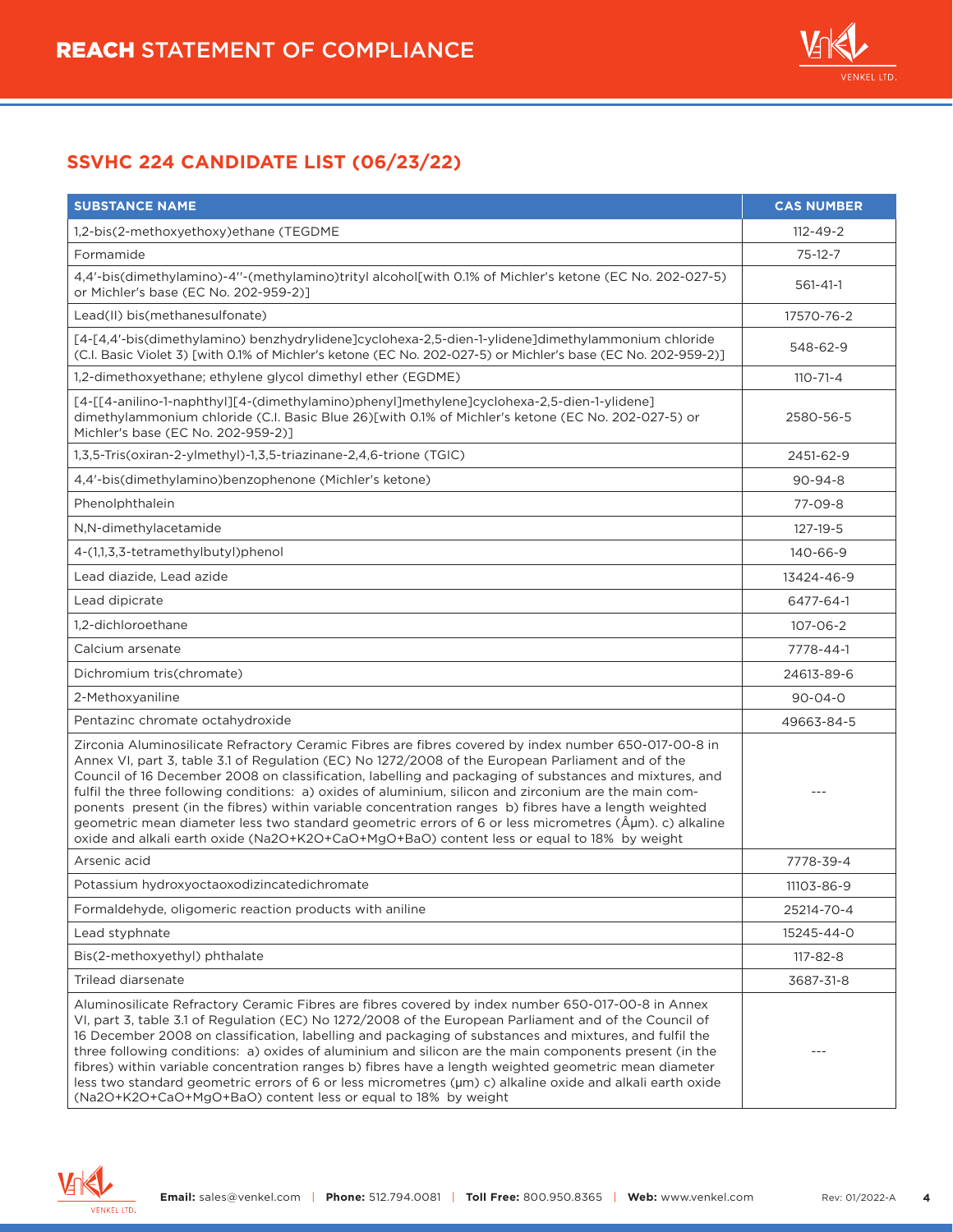

| <b>SUBSTANCE NUMBER</b>                                                                                                                                                            | <b>CAS NUMBER</b>                    |
|------------------------------------------------------------------------------------------------------------------------------------------------------------------------------------|--------------------------------------|
| Bis(2-methoxyethyl) ether                                                                                                                                                          | $111 - 96 - 6$                       |
| 2,2'-dichloro-4,4'-methylenedianiline                                                                                                                                              | $101 - 14 - 4$                       |
| Cobalt dichloride                                                                                                                                                                  | 7646-79-9                            |
| 1,2-Benzenedicarboxylic acid, di-C6-8-branched alkyl esters, C7-rich                                                                                                               | 71888-89-6                           |
| Strontium chromate                                                                                                                                                                 | 7789-06-2                            |
| 1,2-Benzenedicarboxylic acid, di-C7-11-branched and linear alkyl esters                                                                                                            | 68515-42-4                           |
| 1-Methyl-2-pyrrolidone                                                                                                                                                             | 872-50-4                             |
| 1,2,3-Trichloropropane                                                                                                                                                             | $96 - 18 - 4$                        |
| 2-Ethoxyethyl acetate                                                                                                                                                              | $111 - 15 - 9$                       |
| Hydrazine                                                                                                                                                                          | 302-01-2<br>7803-57-8                |
| Cobalt(II) diacetate                                                                                                                                                               | 71-48-7                              |
| 2-Ethoxyethanol                                                                                                                                                                    | 110-80-5                             |
| Cobalt(II) sulphate                                                                                                                                                                | 10124-43-3                           |
| Acids generated from chromium trioxide and their oligomers. Names of the acids and their oligomers:<br>Chromic acid, Dichromic acid, Oligomers of chromic acid and dichromic acid. | 7738-94-5<br>13530-68-2              |
| 2-Methoxyethanol                                                                                                                                                                   | 109-86-4                             |
| Chromium trioxide                                                                                                                                                                  | 1333-82-0                            |
| Cobalt(II) carbonate                                                                                                                                                               | $513 - 79 - 1$                       |
| Cobalt(II) dinitrate                                                                                                                                                               | 10141-05-6                           |
| Trichloroethylene                                                                                                                                                                  | $79 - 01 - 6$                        |
| Potassium dichromate                                                                                                                                                               | 7778-50-9                            |
| Tetraboron disodium heptaoxide, hydrate                                                                                                                                            | 12267-73-1                           |
| Boric acid                                                                                                                                                                         | 10043-35-3<br>11113-50-1             |
| Ammonium dichromate                                                                                                                                                                | 7789-09-5                            |
| Sodium chromate                                                                                                                                                                    | 7775-11-3                            |
| Disodium tetraborate, anhydrous                                                                                                                                                    | 1303-96-4<br>1334-43-4<br>12179-04-3 |
| Potassium chromate                                                                                                                                                                 | 7789-00-6                            |
| Acrylamide                                                                                                                                                                         | 79-06-1                              |
| Lead sulfochromate yellow (C.I. Pigment Yellow 34)                                                                                                                                 | 1344-37-2                            |
| Lead chromate molybdate sulphate red (C.I. Pigment Red 104)                                                                                                                        | 12656-85-8                           |
| 2,4-Dinitrotoluene                                                                                                                                                                 | $121 - 14 - 2$                       |
| Anthracene oil                                                                                                                                                                     | 90640-80-5                           |
| Anthracene oil, anthracene paste, anthracene fraction                                                                                                                              | 91995-15-2                           |
| Anthracene oil, anthracene-low                                                                                                                                                     | 90640-82-7                           |
| Diisobutyl phthalate                                                                                                                                                               | 84-69-5                              |

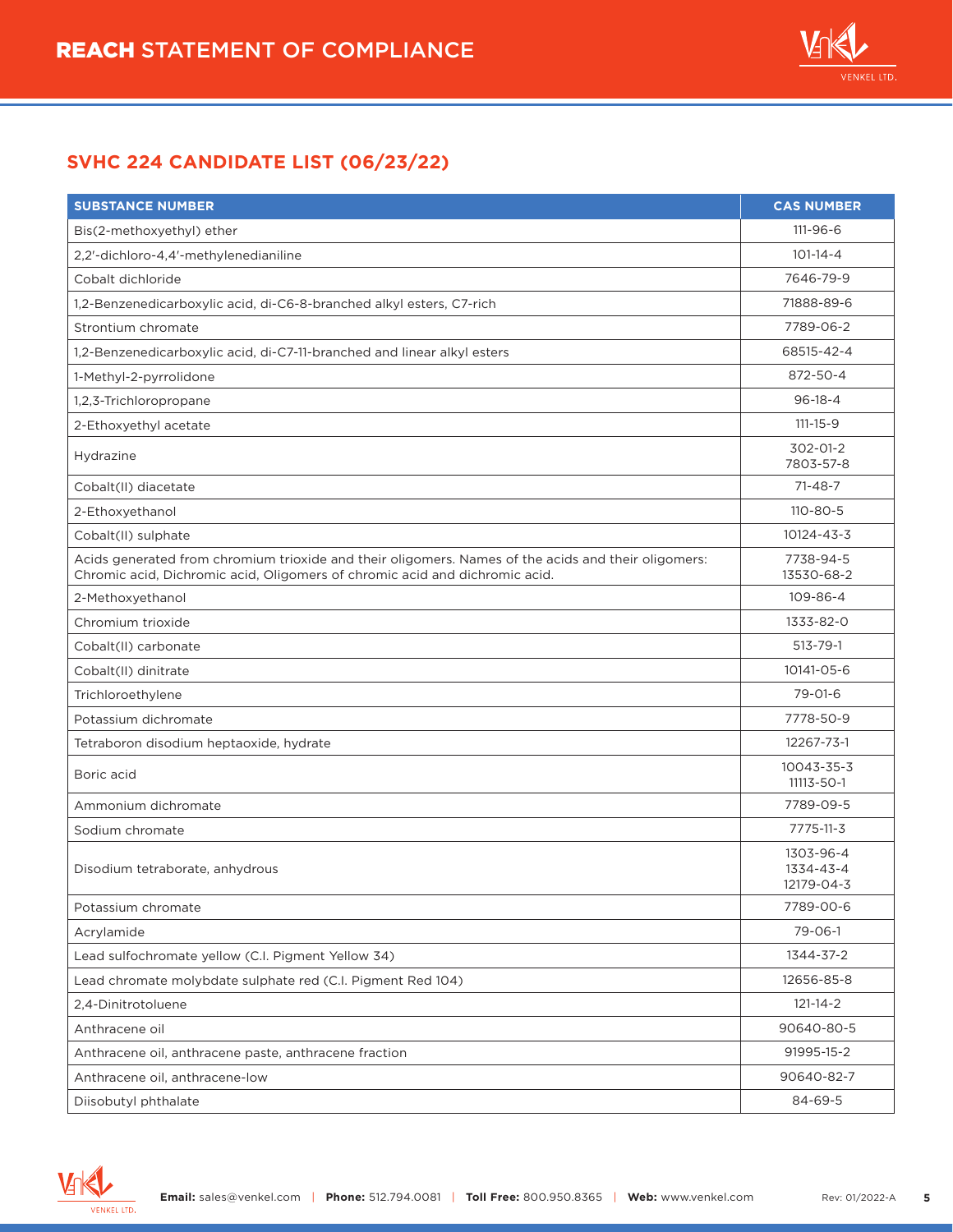

| <b>SUBSTANCE NAME</b>                                                                                                                                                | <b>CAS NUMBER</b>       |
|----------------------------------------------------------------------------------------------------------------------------------------------------------------------|-------------------------|
| Tris(2-chloroethyl)phosphate                                                                                                                                         | $115 - 96 - 8$          |
| Lead chromate                                                                                                                                                        | 7758-97-6               |
| Anthracene oil, anthracene paste                                                                                                                                     | 90640-81-6              |
| Pitch, coal tar, high temp.                                                                                                                                          | 65996-93-2              |
| Anthracene oil, anthracene paste, distn. lights                                                                                                                      | 91995-17-4              |
| Lead hydrogen arsenate                                                                                                                                               | 7784-40-9               |
| Benzyl butyl phthalate (BBP)                                                                                                                                         | 85-68-7                 |
| Bis (2-ethylhexyl)phthalate (DEHP)                                                                                                                                   | $117 - 81 - 7$          |
| Bis(tributyltin) oxide (TBTO)                                                                                                                                        | $56 - 35 - 9$           |
| 5-tert-butyl-2,4,6-trinitro-m-xylene (musk xylene)                                                                                                                   | $81 - 15 - 2$           |
| Diarsenic trioxide                                                                                                                                                   | 1327-53-3               |
| Triethyl arsenate                                                                                                                                                    | 15606-95-8              |
| Diarsenic pentaoxide                                                                                                                                                 | 1303-28-2               |
| Sodium dichromate                                                                                                                                                    | 7789-12-0<br>10588-01-9 |
| Dibutyl phthalate (DBP)                                                                                                                                              | $84 - 74 - 2$           |
| 4,4'- Diaminodiphenylmethane (MDA)                                                                                                                                   | $101 - 77 - 9$          |
| Alkanes, C10-13, chloro (Short Chain Chlorinated Paraffins)                                                                                                          | 85535-84-8              |
| Anthracene                                                                                                                                                           | $120 - 12 - 7$          |
| Hexabromocyclododecane (HBCDD) and all major diastereoisomers identified: Alpha-hexabromocyclo-<br>dodecane Beta-hexabromocyclododecane Gamma-hexabromocyclododecane | 25637-99-4              |
| Cadmium Sulphide                                                                                                                                                     | 1306-23-6               |
| Disodium 4-amino-3-[[4'-[(2,4-diaminophenyl)azo][1,1'-biphenyl]-4-yl]azo] -5-hydroxy-6-(phenylazo)<br>naphthalene-2,7-disulphonate (C.I. Direct Black 38)            | 1937-37-7               |
| Dihexyl phthalate                                                                                                                                                    | $84 - 75 - 3$           |
| Imidazolidine-2-thione; (2-imidazoline-2-thiol)                                                                                                                      | $96 - 45 - 7$           |
| Trixylyl phosphate                                                                                                                                                   | 25155-23-1              |
| Disodium 3,3'-[[1,1'-biphenyl]-4,4'-diylbis(azo)]bis(4-aminonaphthalene-1-sulphonate) (C.I. Direct Red 28)                                                           | 573-58-0                |
| Lead di(acetate)                                                                                                                                                     | 301-04-2                |
| 1,2-Benzenedicarboxylic acid, dihexyl ester, branched and linear                                                                                                     | 68515-50-4              |
| Sodium perborate; perboric acid, sodium salt                                                                                                                         | $---$                   |
| Sodium peroxometaborate                                                                                                                                              | 7632-04-4               |
| Cadmium chloride                                                                                                                                                     | 10108-64-2              |
| Bis(2-ethylhexyl) phthalate (DEHP)                                                                                                                                   | $117 - 81 - 7$          |
| 2-benzotriazol-2-yl-4,6-di-tert-butylphenol (UV-320)                                                                                                                 | 3846-71-7               |
| 2-ethylhexyl 10-ethyl-4,4-dioctyl-7-oxo-8-oxa-3,5-dithia-4-stannatetradecanoate (DOTE)                                                                               | 15571-58-1              |
| 2-(2H-benzotriazol-2-yl)-4,6-ditertpentylphenol (UV-328)                                                                                                             | 25973-55-1              |
| Cadmium fluoride                                                                                                                                                     | 7790-79-6               |

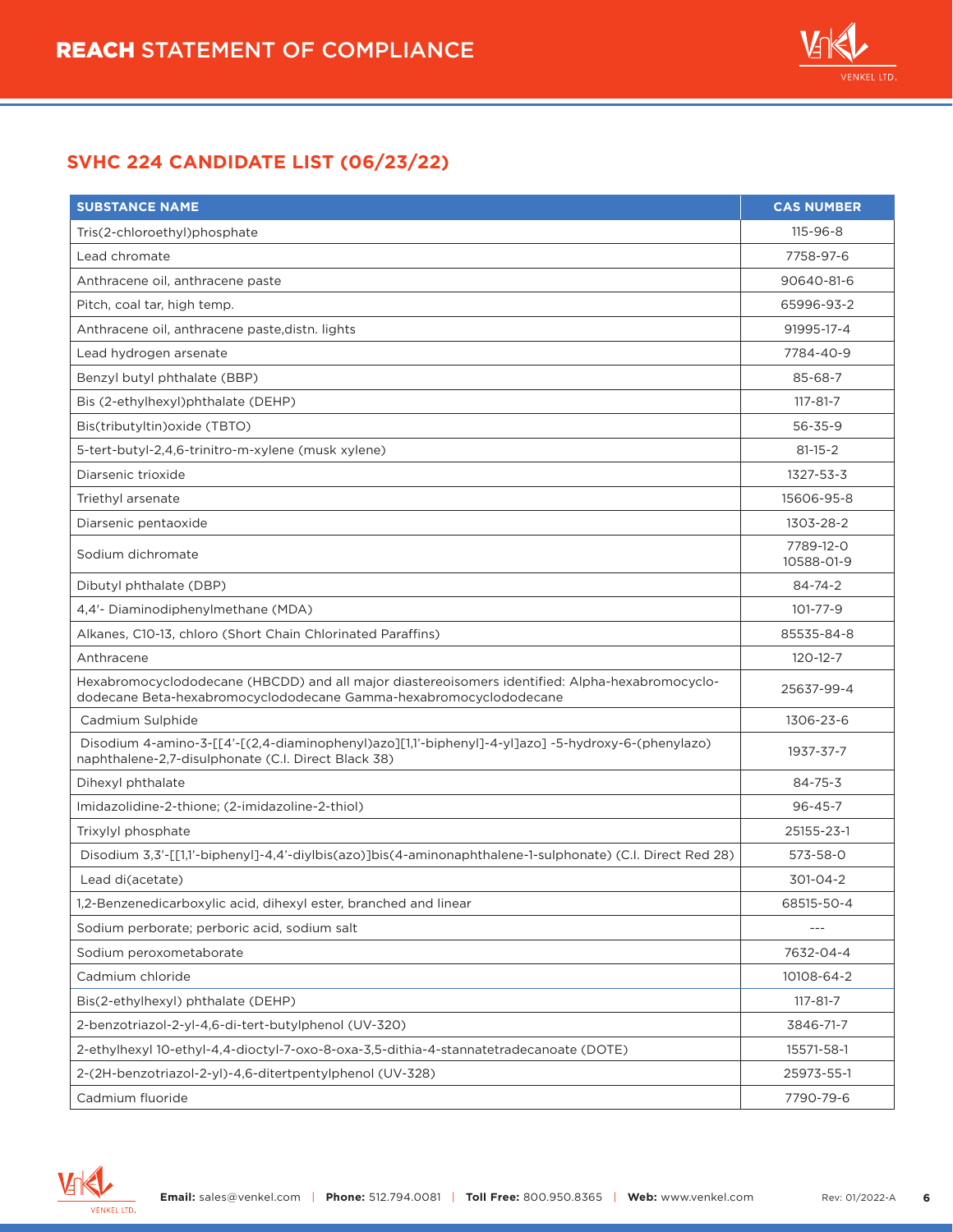

| <b>SUBSTANCE NAME</b>                                                                                                                                                                                                                                                                                    | <b>CAS NUMBER</b>                 |
|----------------------------------------------------------------------------------------------------------------------------------------------------------------------------------------------------------------------------------------------------------------------------------------------------------|-----------------------------------|
| Cadmium sulphate                                                                                                                                                                                                                                                                                         | 10124-36-4,31119-53-6             |
| 1,2-benzenedicarboxylic acid, di-C6-10-alkyl esters; 1,2-benzenedicarboxylic acid, mixed decyl and hexyl<br>and octyl diesters with $\geq 0.3\%$ of dihexyl phthalate (EC No. 201-559-5)                                                                                                                 | 68515-51-5<br>68648-93-1          |
| 5-sec-butyl-2-(2,4-dimethylcyclohex-3-en-1-yl)-5-methyl-1,3-dioxane [1], 5-sec-butyl-2-(4,6-dimethylcy-<br>clohex-3-en-1-yl)-5-methyl-1,3-dioxane [2] [covering any of the individual stereoisomers of [1] and [2] or<br>any combination thereof]                                                        |                                   |
| Nitrobenzene                                                                                                                                                                                                                                                                                             | 98-95-3                           |
| 2,4-di-tert-butyl-6-(5-chlorobenzotriazol-2-yl)phenol (UV-327)                                                                                                                                                                                                                                           | 3864-99-1                         |
| 2-(2H-benzotriazol-2-yl)-4-(tert-butyl)-6-(sec-butyl)phenol (UV-350)                                                                                                                                                                                                                                     | 36437-37-3                        |
| 1,3-propanesultone                                                                                                                                                                                                                                                                                       | 1120-71-4                         |
| Perfluorononan-1-oic-acid and its sodium and ammonium saltspropanesultone                                                                                                                                                                                                                                | 375-95-1, 21049-39-8<br>4149-60-4 |
| Benzo[def]chrysene<br>(Benzo[a]pyrene)                                                                                                                                                                                                                                                                   | $50 - 32 - 8$                     |
| 4,4'-isopropylidenediphenol<br>Bisphenol A; BPA                                                                                                                                                                                                                                                          | 80-05-7                           |
| 4-heptylphenol, branched and linear<br>substances with a linear and/or branched alkyl chain with a carbon number of 7 covalently bound<br>predominantly in position 4 to phenol, covering also UVCB- and well-defined substances which include<br>any of the individual isomers or a combination thereof | $---$                             |
| Nonadecafluorodecanoic acid (PFDA) and its sodium and ammonium salts<br>Decanoic acid, nonadecafluoro-, sodium salt EC no.: -   CAS no.: 3830-45-3<br>Ammonium nonadecafluorodecanoate EC no.: 221-470-5   CAS no.: 3108-42-7 Nonadecafluorodecanoic<br>acid EC no.: 206-400-3   CAS no.: 335-76-2       | $---$                             |
| p-(1,1-dimethylpropyl)phenol                                                                                                                                                                                                                                                                             | $80 - 46 - 6$                     |
| Perfluorohexane-1-sulphonic acid and its salts                                                                                                                                                                                                                                                           |                                   |
| Benz[a]anthracene                                                                                                                                                                                                                                                                                        | 56-55-3, 1718-53-2                |
| Cadmium carbonate                                                                                                                                                                                                                                                                                        | 513-78-0                          |
| Cadmium hydroxide                                                                                                                                                                                                                                                                                        | 21041-95-2                        |
| Cadmium nitrate                                                                                                                                                                                                                                                                                          | 10022-68-1, 10325-94-7            |
| Chrysene                                                                                                                                                                                                                                                                                                 | 218-01-9, 1719-03-5               |
| Dodecachloropentacyclo[12.2.1.16,9.02,13.05,10]octadeca-7,15-diene ("Dechlorane Plus" <sup>™</sup> )                                                                                                                                                                                                     | $---$                             |
| Reaction products of 1,3,4-thiadiazolidine-2,5-dithione, formaldehyde and 4-heptylphenol, branched and<br>linear (RP-HP)                                                                                                                                                                                 |                                   |
| Octamethylcyclotetrasiloxane (D4)                                                                                                                                                                                                                                                                        | 556-67-2                          |
| Decamethylcyclopentasiloxane (D5)                                                                                                                                                                                                                                                                        | 541-02-6                          |
| Dodecamethylcyclohexasiloxane (D6)                                                                                                                                                                                                                                                                       | 540-97-6                          |
| Lead                                                                                                                                                                                                                                                                                                     | 7439-92-1                         |
| Disodium octaborate                                                                                                                                                                                                                                                                                      | 12008-41-2                        |
| Benzo[ghi]perylene                                                                                                                                                                                                                                                                                       | 191-24-2                          |
| Terphenyl hydrogenated                                                                                                                                                                                                                                                                                   | 61788-32-7                        |

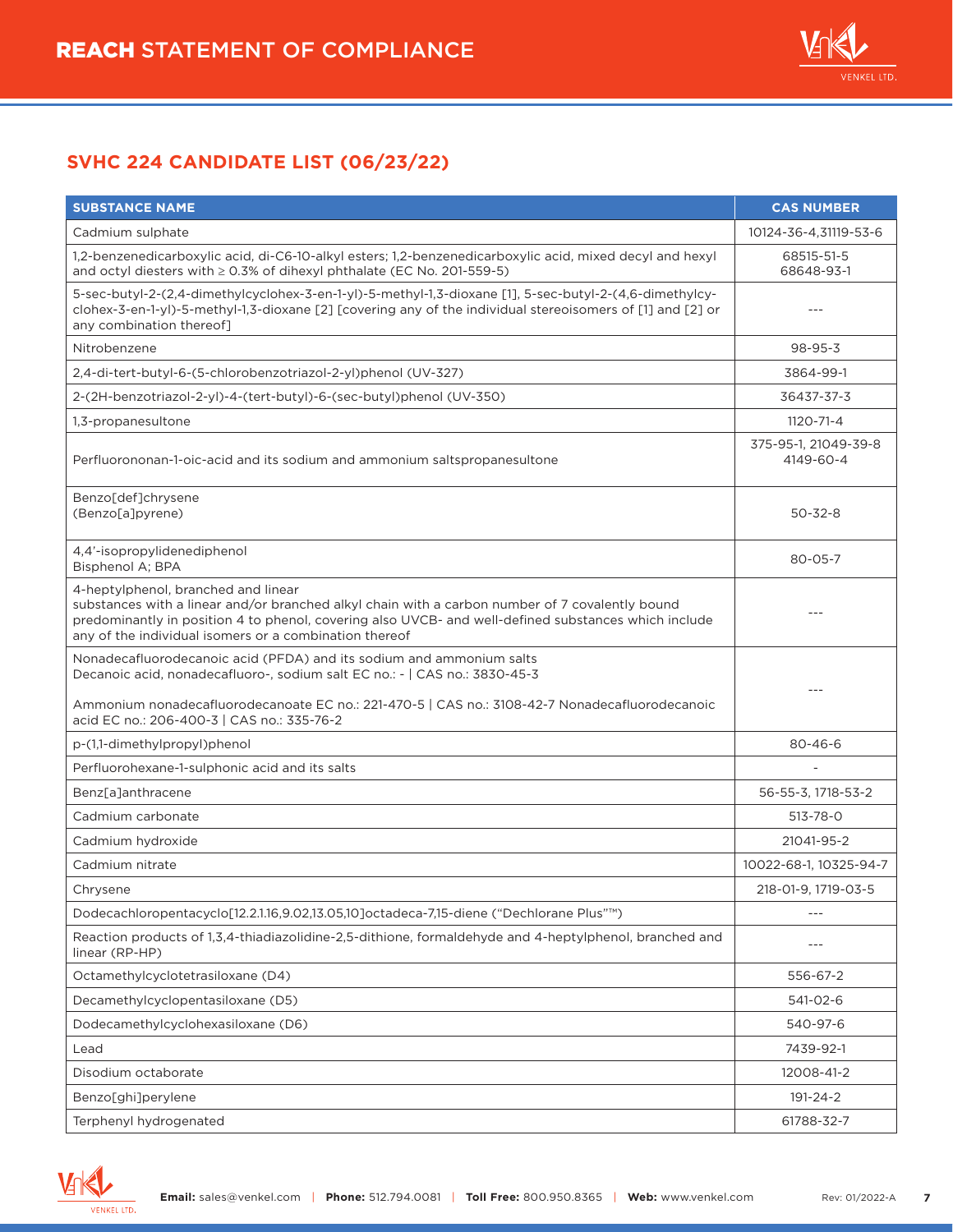

| <b>SUBSTANCE NAME</b>                                                                                                                                                                                                                                                                                                                                                                                                 | <b>CAS NUMBER</b>                                                                            |
|-----------------------------------------------------------------------------------------------------------------------------------------------------------------------------------------------------------------------------------------------------------------------------------------------------------------------------------------------------------------------------------------------------------------------|----------------------------------------------------------------------------------------------|
| Ethylenediamine (EDA)                                                                                                                                                                                                                                                                                                                                                                                                 | $107 - 15 - 3$                                                                               |
| Benzene-1,2,4-tricarboxylic acid 1,2 anhydride (trimellitic anhydride) (TMA)                                                                                                                                                                                                                                                                                                                                          | 552-30-7                                                                                     |
| Dicyclohexyl phthalate (DCHP)                                                                                                                                                                                                                                                                                                                                                                                         | $84 - 61 - 7$                                                                                |
| 2,2-bis(4'-hydroxyphenyl)-4-methylpentane                                                                                                                                                                                                                                                                                                                                                                             | 6807-17-6                                                                                    |
| Benzo[k]fluoranthene                                                                                                                                                                                                                                                                                                                                                                                                  | 207-08-9                                                                                     |
| Fluoranthene                                                                                                                                                                                                                                                                                                                                                                                                          | 206-44-0                                                                                     |
| Phenanthrene                                                                                                                                                                                                                                                                                                                                                                                                          | $85 - 01 - 8$                                                                                |
| Pyrene                                                                                                                                                                                                                                                                                                                                                                                                                | $129 - 00 - 0$                                                                               |
| 1,7,7-trimethyl-3-(phenylmethylene)bicyclo[2.2.1]heptan-2-one                                                                                                                                                                                                                                                                                                                                                         | 15087-24-8                                                                                   |
| 2-methoxyethyl acetate                                                                                                                                                                                                                                                                                                                                                                                                | $110 - 49 - 6$                                                                               |
| Tris(4-nonylphenyl, branched and linear) phosphite (TNPP) with $\geq$ 0.1% w/w of 4-nonylphenol,<br>branched and linear (4-NP)                                                                                                                                                                                                                                                                                        | $---$                                                                                        |
| 2,3,3,3-tetrafluoro-2-(heptafluoropropoxy)propionic acid, its salts and its acyl halides (covering any of<br>their individual isomers and combinations thereof)                                                                                                                                                                                                                                                       | ---                                                                                          |
| 4-tert-butylphenol                                                                                                                                                                                                                                                                                                                                                                                                    | $98 - 54 - 4$                                                                                |
| Perfluorobutane sulfonic acid (PFBS) and its salts                                                                                                                                                                                                                                                                                                                                                                    | $---$                                                                                        |
| Diisohexyl phthalate                                                                                                                                                                                                                                                                                                                                                                                                  | 71850-09-4                                                                                   |
| 2-methyl-1-(4-methylthiophenyl)-2-morpholinopropan-1-one                                                                                                                                                                                                                                                                                                                                                              | 71868-10-5                                                                                   |
| 2-benzyl-2-dimethylamino-4'-morpholinobutyrophenone                                                                                                                                                                                                                                                                                                                                                                   | 119313-12-1                                                                                  |
| Dibutylbis(pentane-2,4-dionato-0,0')tin                                                                                                                                                                                                                                                                                                                                                                               | 22673-19-4                                                                                   |
| Butyl 4-hydroxybenzoate                                                                                                                                                                                                                                                                                                                                                                                               | $94 - 26 - 8$                                                                                |
| 2-methylimidazole                                                                                                                                                                                                                                                                                                                                                                                                     | 693-98-1                                                                                     |
| 1-vinylimidazole                                                                                                                                                                                                                                                                                                                                                                                                      | 1072-63-5                                                                                    |
| Bis(2-(2-methoxyethoxy)ethyl)ether                                                                                                                                                                                                                                                                                                                                                                                    | 143-24-8                                                                                     |
| Dioctyltin dilaurate, stannane, dioctyl-, bis(coco acyloxy) derivs., and any other stannane, dioctyl-,<br>bis(fatty acyoxy) derivs., wherein C12 is the predominant carbon number of the fatty acyloxy moiety.<br>Not registered under REACH as a group, however Dioctyltin is registered as a mono-constituent form of<br>the substance dioctyltin dilaurate as an additive in the production of plastics and tires. |                                                                                              |
| 1.4-dioxane                                                                                                                                                                                                                                                                                                                                                                                                           | 123-91-1 (204-661-8)                                                                         |
| 2,2-bis(bromomethyl)propane1,3-diol (BMP),<br>2.2-dimethylpropan-1-ol, tribromo derivative/3-bromo-2.2-bis(bromomethyl)-1-propanol (TBNPA),<br>2,3-dibromo-1-propanol (2,3-DBPA)                                                                                                                                                                                                                                      | 3296-90-0, 36483-57-5/<br>1522-92-5, 96-13-9<br>(221-967-7, 253-057-0/<br>$202 - 480 - 9, -$ |
| 2-(4-tert-butylbenzyl)propionaldehyde and its individual stereoisomers                                                                                                                                                                                                                                                                                                                                                | ---                                                                                          |
| 4,4'-(1-methylpropylidene)bisphenol; (bisphenol B)                                                                                                                                                                                                                                                                                                                                                                    | $77 - 40 - 7$<br>$(201-025-1)$                                                               |
| Glutaral                                                                                                                                                                                                                                                                                                                                                                                                              | $111 - 30 - 8$<br>$(203 - 856 - 5)$                                                          |
| Medium-chain chlorinated paraffins (MCCP) [UVCB substances consisting of more than or equal to 80%<br>linear chloroalkanes with carbon chain lengths within the range from C14 to C17]                                                                                                                                                                                                                                | $---$                                                                                        |
| Orthoboric acid, sodium salt                                                                                                                                                                                                                                                                                                                                                                                          | 13840-56-7(237-560-2)                                                                        |
| Phenol, alkylation products (mainly in para position) with C12-rich branched or linear alkyl chains from<br>oligomerisation, covering any individual isomers and/ or combinations thereof (PDDP)                                                                                                                                                                                                                      | $---$                                                                                        |